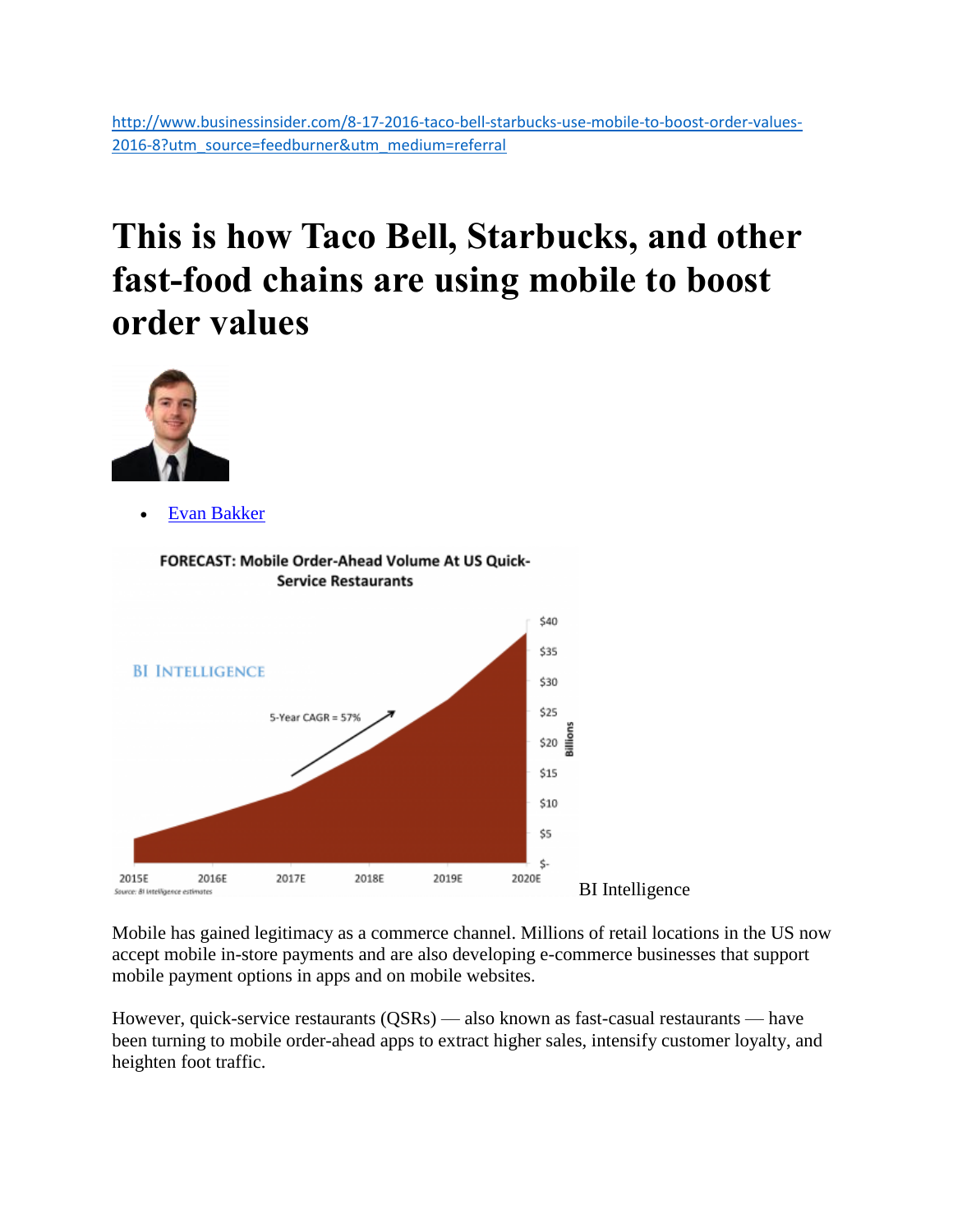Mobile order-ahead refers to a consumer-facing mobile payment platform that allows customers to order food remotely, pay for the items on their phone, and pick up their order at a specific restaurant location.

Leading QSRs in the US are beginning to adopt these platforms at an accelerated pace and are benefiting from them. Taco Bell sees 30% higher average order values on mobile compared to in-store, and Starbucks' Mobile Order & Pay already represents 10% of total transactions at highvolume stores, directly contributing to increased company sales.

Mobile order-ahead is still in its early days, but will be a \$38 billion industry by 2020, accounting for 10.7% of total QSR industry sales. This will be driven by full adoption among the top QSRs in the US, the growth of mobile commerce, QSR adoption through aggregators like Grubhub, loyalty programs, higher average order values, and new buy buttons.

In BI Intelligence's 2016 Mobile Order-Ahead Report, we profile the companies that have proved the mobile order-ahead concept and analyze the trends contributing to this new industry's growth.

## *Here are some key takeaways from the report:*

- Mobile order-ahead apps platforms that enable consumers to remotely purchase menu items for in-store restaurant pickup — are on the rise among quick-service restaurants (QSRs). We expect sales on these platforms to reach \$38 billion by 2020, representing a five-year compound annual growth rate (CAGR) of 57%.
- Mobile order-ahead will ultimately have an additive effect on the QSR industry. Mobile ordering platforms have been proven to intensify customer loyalty, increase purchase frequency, and lift average ticket sizes through order customization and easier checkout options. This means that mobile ordering is not a simple substitution for in-store purchasing, but a channel that can enhance the lifetime value of QSR customers. This makes mobile order-ahead a critical channel contributing to the growth of the QSR industry.
- Alternative commerce solutions will help propel mobile ordering. Aggregators like Grubhub will onboard smaller fast-casual restaurants into the mobile ecosystem by offering them an existing app to integrate into, lowering the upfront costs of creating a mobile channel of their own. And in-store self-service kiosks will help popularize remote ordering and accustom users to less traditional forms of payment that don't require a cash register.

## *In full, the report:*

- Forecasts the growth of the mobile order-ahead industry in the US from 2015 to 2020, including its share of total QSR sales.
- Profiles brands that are leading the migration to mobile ordering.
- Examines the alternative commerce solutions that could help popularize mobile orderahead.
- Explains the risks and drawbacks to launching a mobile commerce platform.